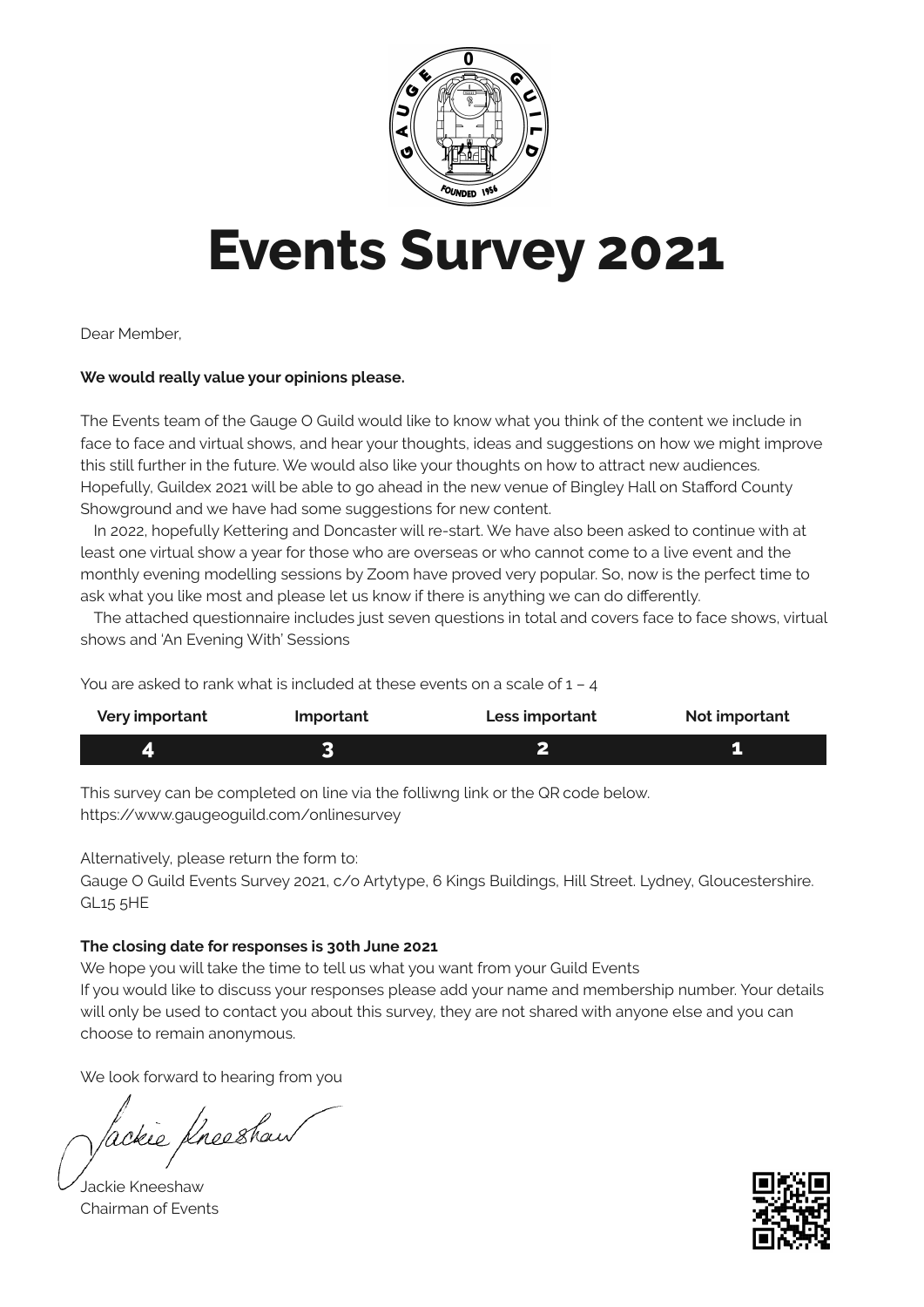# Gauge O Guild Events Survey 2021

# **Question 1: General Information**

 **A.** Which Guild face-to-face events have you attended? If attended - in which year did you last attend?

|                          | <b>Tick</b> | Year last attended |
|--------------------------|-------------|--------------------|
| Spring Show in Kettering |             |                    |
| Summer show in Doncaster |             |                    |
| Guildex                  |             |                    |
|                          |             |                    |

**B.** Have you attended any of the Guild virtual events?

October 2020 virtual show

December 2020 trade show

March 2021 virtual show

If you have **not** attended any of these shows – please tell us why you chose not to or were unble to attend?

If you have **not** attended any of these shows – please tell us why you chose not to or were unble to attend?

# **Question 2: Face-to-face events – existing content**

**Tick** 

Please rank the importance of including the following at each event.

Please use the scale of 1 - 4 where: **4** (very important); **3** (important); **2** (less important) **1 (**not important) *You can give the same score to more than one item of content and please rate all items.*

| Importance                         |               |                |  | Importance                |               |                       |  |
|------------------------------------|---------------|----------------|--|---------------------------|---------------|-----------------------|--|
| Content                            | <b>Spring</b> | Summer Guildex |  |                           | <b>Spring</b> | <b>Summer Guildex</b> |  |
| Layouts                            |               |                |  | <b>Technical Team</b>     |               |                       |  |
| <b>Traders</b>                     |               |                |  | <b>Publications Team</b>  |               |                       |  |
| Relevant society stands            |               |                |  | <b>Guild Sales</b>        |               |                       |  |
| Demonstrations                     |               |                |  | Modelling Competition     |               |                       |  |
| Loco & DCC Clinic<br>(Advice Team) |               |                |  | Bring your own lunch area |               |                       |  |
| Test track (No Live Steam)         |               |                |  | Restaurant                |               |                       |  |
| Test Track with Live Steam         |               |                |  | <b>Information Point</b>  |               |                       |  |
| <b>Guild Membership Desk</b>       |               |                |  | Left Luggage              |               |                       |  |
| Bring & Buy                        |               |                |  | Geographical location     |               |                       |  |

Please use this space for any comments about existing content at face to face events: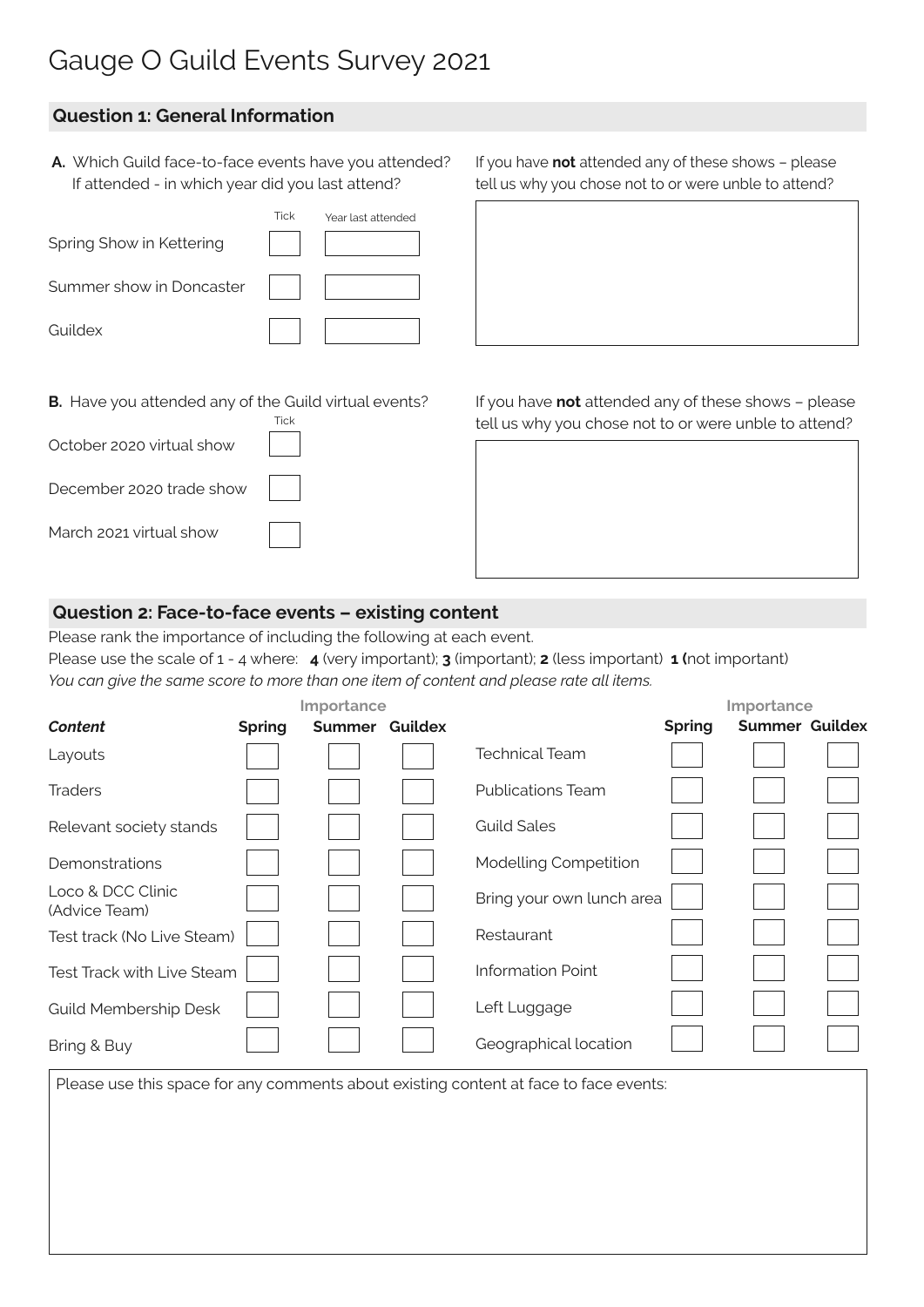## **Question 3: New ideas for face-to-face events (suggested by members)**

Please rank the importance of including the following new ideas at events (space permitting). Please use the scale of 1 - 4 where: **4** (very important); **3** (important); **2** (less important) **1 (**not important) *You can give the same score to more than one item of content and please rate all items.*

| Content                                                                                     | Importance | <b>Content</b>                                      | Importance |
|---------------------------------------------------------------------------------------------|------------|-----------------------------------------------------|------------|
| Seminars. Speaker gives a talk about a<br>modelling topic                                   |            | Special interest area for Scale 7 modelling         |            |
|                                                                                             |            | Special interest area for coarse scale modelling    |            |
| Hands on workshops. Members learn a<br>modelling technique                                  |            | Special interest area for tin plate                 |            |
| Poster/ Photographic displays of modelling                                                  |            | Special interest area for live steam                |            |
| completed by members                                                                        |            | Special interest area for modern image              |            |
| Poster display of new products which traders<br>have in manufacture or newly available      |            | Special interest area for 'off the shelf' modelling |            |
| Recording of live event so that highlights can                                              |            | Some Gauge 1 stands                                 |            |
| be broadcast after a show                                                                   |            | Some model engineering traders                      |            |
| Selective Live streaming from events so that                                                |            | Meeting point                                       |            |
| members who cannot attend can still see some<br>key activities live e.g. new product launch |            | <b>Guild Website Rep</b>                            |            |
| Special interest area for 7mmNG modelling                                                   |            | Meet your Con Rep area                              |            |
|                                                                                             |            |                                                     |            |

Please share any comments about the ideas listed above and share any other ideas you have for inclusion at Guild Shows.

### **Question 4: Virtual shows**

Please rank the importance of including the following at virtual events Please use the scale of 1 - 4 where: **4** (very important); **3** (important); **2** (less important) **1 (**not important) *You can give the same score to more than one item of content and please rate all items.*

| <b>Content</b>                                      | Importance | Content                                                                            | Importance |
|-----------------------------------------------------|------------|------------------------------------------------------------------------------------|------------|
| Layouts - via pre-recorded video                    |            | Society features                                                                   |            |
| Layouts - live running                              |            | Modelling technique videos                                                         |            |
| Traders advertisements / offers and new<br>products |            | Technical Team Q & A<br>sessions                                                   |            |
|                                                     |            | Modelling competition by photograph                                                |            |
| Trader Q & A sessions                               |            | Simple gallery of models                                                           |            |
| New product launches                                |            | Guild Membership area to encourage<br>new members e.g. What does membership        |            |
| Demonstrations by video                             |            | offer video                                                                        |            |
| Live demonstrations                                 |            | Guild publications area to meet the editor and<br>discuss articles for publication |            |